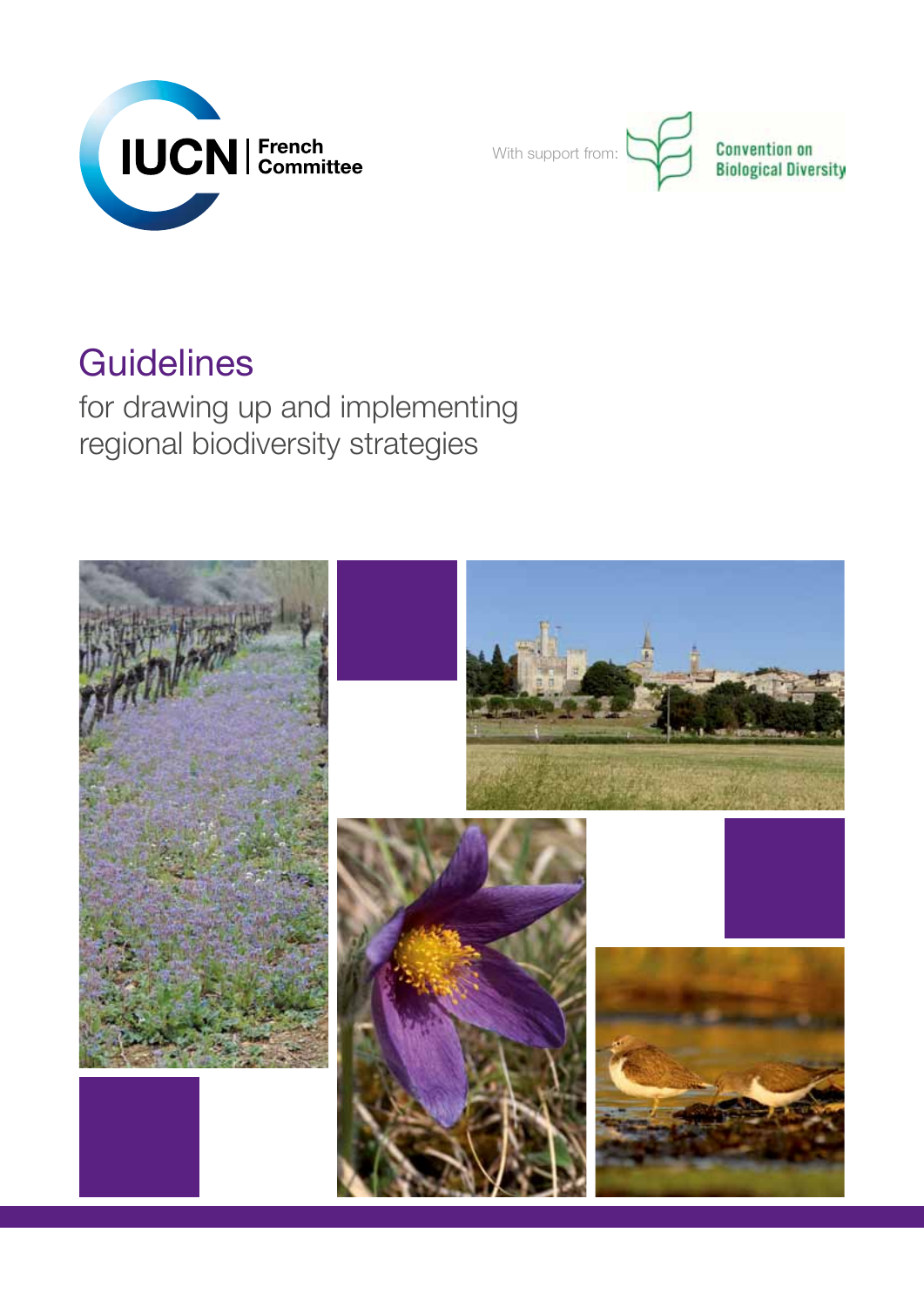

In January, 2011, the IUCN French Committee (International Union for Conservation of Nature) published a study entitled: "*Which regional biodiversity strategies for metropolitan France?*"1 . This study assesses the current concerning the main approaches of drawing up, implementing, monitoring and assessing the regional biodiversity strategies that already exist or are emerging in metropolitan France (*in the complete study each of the strategies identified is analysed in a detailed report*). It also identifies the principal levers and obstacles encountered by local stakeholders when setting up their respective strategies, illustrated by concrete examples.

On the basis of this analysis, IUCN France strongly encourages all French regions to strengthen their activities in favour of biodiversity and to innovate by means of regional biodiversity strategies. These strategies provide the ideal practical framework for meeting the challenges of sustainable development at territorial level.

To provide support for those working at territorial level to implement these strategies, IUCN France proposes a certain number of recommendations aimed at improving the ways strategies are elaborated and implemented. This brochure summarises and completes the recently published study.

By means of the guidelines described, IUCN France is contributing to the local implementation of the French National Biodiversity Strategy 2011 – 2020, which was adopted by the French government on 19 May 2011.

These guidelines also contribute to the implementation of Decision X/22, which endorsed the Plan of Action on Sub-national Governments, Cities, and other Local Authorities for Biodiversity, which was adopted at the 10th Conference of Parties to the Convention on Biological Diversity (CBD) in October 2010, in Nagoya.<br>1 | Available in French on the IUCN website at:

#### French Local and Regional **Authorities**

The local and regional authorities of the French Republic are as follows: Communes (36,682 as of 1st January 2010), Departments (96 in Metropolitan France and 5 Overseas), Regions (22 in Metropolitan France and 4 Overseas), together with specific-status authorities (e.g. Corsica or Ile-de-France) and overseas authorities (Saint-Pierre-et-Miquelon, Saint-Barthélemy, Saint-Martin, New Caledonia, Wallis et Futuna, French Polynesia and the French Southern and Antarctic Lands).

#### The Regions of France

The Regions (subnational governments) are administrative territorial subdivisions of the State.

The Regional Council is the deliberative assembly of the Region. The regional councillors elect the President of the Regional Council, who manages the budget, directs the personnel and conducts the Region's policies.

The Region's scope of competence mainly covers territorial planning, economic development, professional training, construction or maintenance of schools and passenger rail transport. With regard to biodiversity, the main competence of the Regional Council concerns the creation of regional natural parks, and the creation and management of regional natural reserves.

http://www.uicn.fr/-Outils-et-documents-.html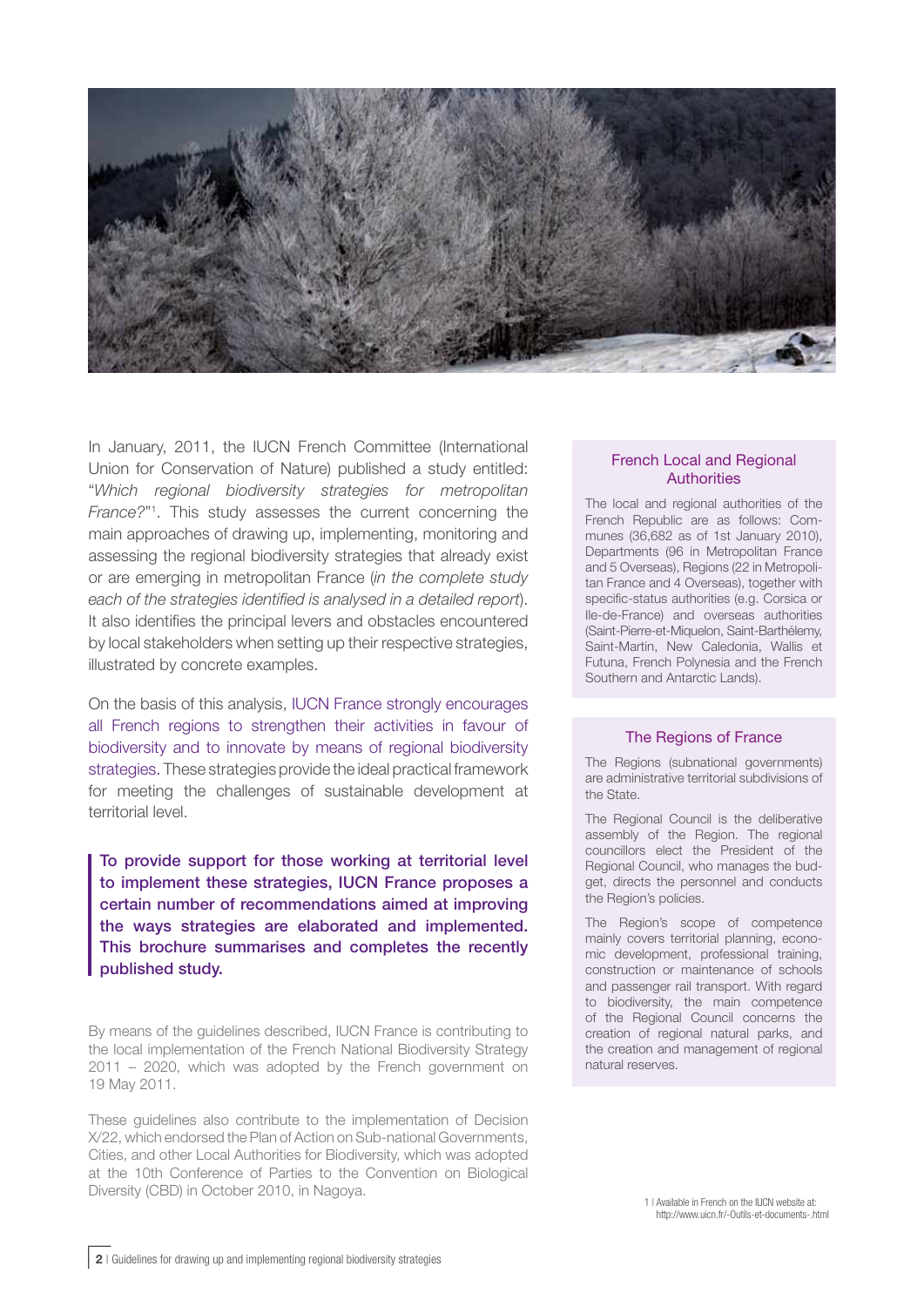

## Institutional framework and context

#### French National Biodiversity **Strategy**

In ratifying the Convention on Biological Diversity (1994), France undertook to draw up a National Biodiversity Strategy (NBS). The first French National Biodiversity Strategy was adopted in 2004. It was revised in 2010 to produce a second National Biodiversity Strategy (2011 - 2020), the French application of the international commitments undertaken at Nagoya (Tenth Conference of the Parties to the CDB) in 2010.

The National Biodiversity Strategy encourages the setting up of strategies at subnational and local level that are consistent with the principles of the NBS.

#### The "*Grenelle de l'Environnement"*

Launched in 2007, the *Grenelle de l'Environnement* was a large-scale national consultation forum made up of 5 major colleges representing the stakeholders involved in sustainable development: the State, local authorities, environmental NGOs, and representatives of employers and employees.

The overall aim of this concertation process was to restructure national ecology policy and create favourable conditions for the emergence of a new national ambition with regard to the environment. The implementation of the commitments that came out of the *Grenelle de l'environnement* led most notably to the promulgation of two laws, referred to as *Grenelle 1* (3 August 2009) and Grenelle 2 (12 July 2010).

2 | Natural Heritage action plan in NBS 2005 – 2008, then 2008 – 2010 (sub-action 2.2.1).

3 | Article 23 in law n°2009-967 (passed on 3 August 2009): calendar for implementing the Grenelle Environmental Project.

The French National Biodiversity Strategy (NBS), which was adopted in 2004, specifies that its orientations "*beyond their cross-cutting nature, are meant to be developed operationally for each territorial or sectoral context, and to be translated into initiatives by public and private stakeholders*". To achieve these goals, the NBS advocates for common strategies for biodiversity to be set up regionally<sup>2</sup>. This will towards a territorial approach for biodiversity strategies is reiterated in the 2011 – 2020 NBS.

The strategy did not appear in French law until the promulgation of the Grenelle 1 Law in 2009, which stated: "*the State establishes the objective […] of defining coherent regional and local strategies, on the mainland and in its overseas territories, respecting the competences of local authorities and in involving a full dialogue with all stakeholders involved*"3 .

Until then, regional biodiversity strategies were the result of the individual commitment and will of French Regions to translate the National Strategy into practice. Their actions spoke of their strong commitment towards biodiversity conservation in their respective territories.

Due to the lack of mobilization by other potential leaders, Regional Councils have been initiating and piloting strategies, even though this goes beyond the regulatory competence of Regional Councils. This stance from French Regions falls within the framework of their competence on territorial planning and development, and also within an overall process aimed at mobilizing Regions in the promotion of environmental policies and sustainable development. Due to the lack of specification regarding coordination, methodology, shape, content and governance, regional strategies took on different forms in each territory.

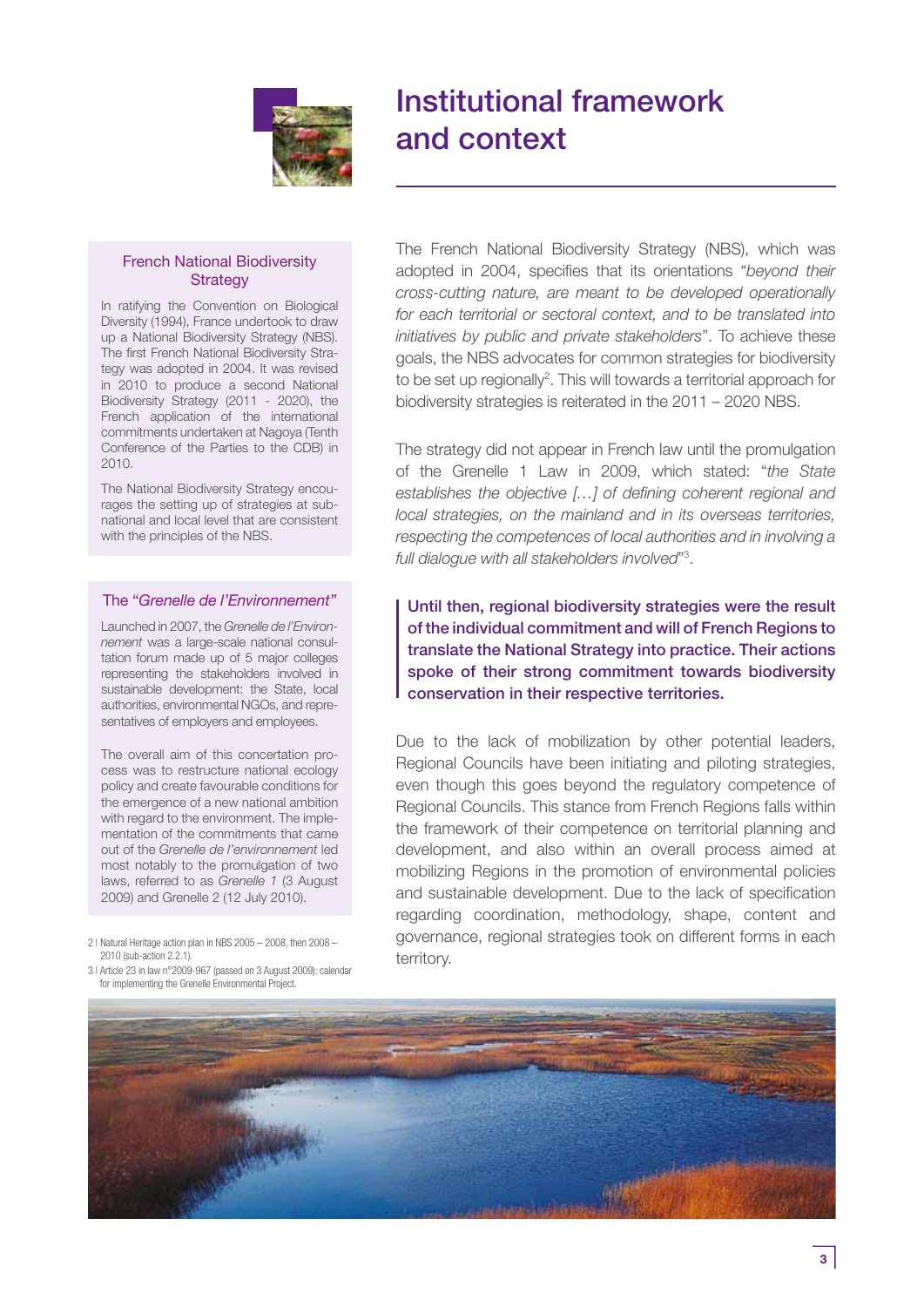

## General principles

### $\triangleright$  Ensure strong political backing from key decision-makers

- Raise the awareness of decision makers on biodiversity issues and on the various goods and services provided by ecosystems.
- Make biodiversity conservation and enhancement a key objective for local stakeholders in order to mobilize the necessary resources.
- Mobilize political responsibility at different levels within the organizations involved along the whole duration of the process.
- Highlight and communicate the added value of regional biodiversity strategies, as a means for achieving the sustainable development goals of a territory.

### $\triangleright$  Ensure the consistency of territorial public policies

- **Institutionalize regional biodiversity strategies as** the regional reference framework for integrating biodiversity issues into other territorial policies.
- **Ensure that regional biodiversity strategies** and other territorial planning documents are coordinated and consistent, and that the same is true for all actions taken at the various territorial levels to promote biodiversity.
- **Prevent antagonism or contradiction between** territorial policies and the objectives under the regional biodiversity strategies.



#### $\triangleright$  Develop a common language concerning biodiversity, what it represents, and how it is related to the activities of a territory

- Work with specialists on public consultation and dialogue in the implementation of this process in order to develop a shared vision of regional biodiversity issues.
- **Explain all aspects of biodiversity, including** ordinary biodiversity, the services it provides, its values and uses in order to trigger the appetite to change behaviours.

### $\triangleright$  Integrate an "inter-territorial" dimension into the processes for drawing up and implementing strategies

- Capture the issues and stakes related to biodiversity conservation and link them with surrounding geographical areas, by taking into consideration the overall biogeographical context in which the area is situated.
- **•** Develop cooperation activities with other territories.

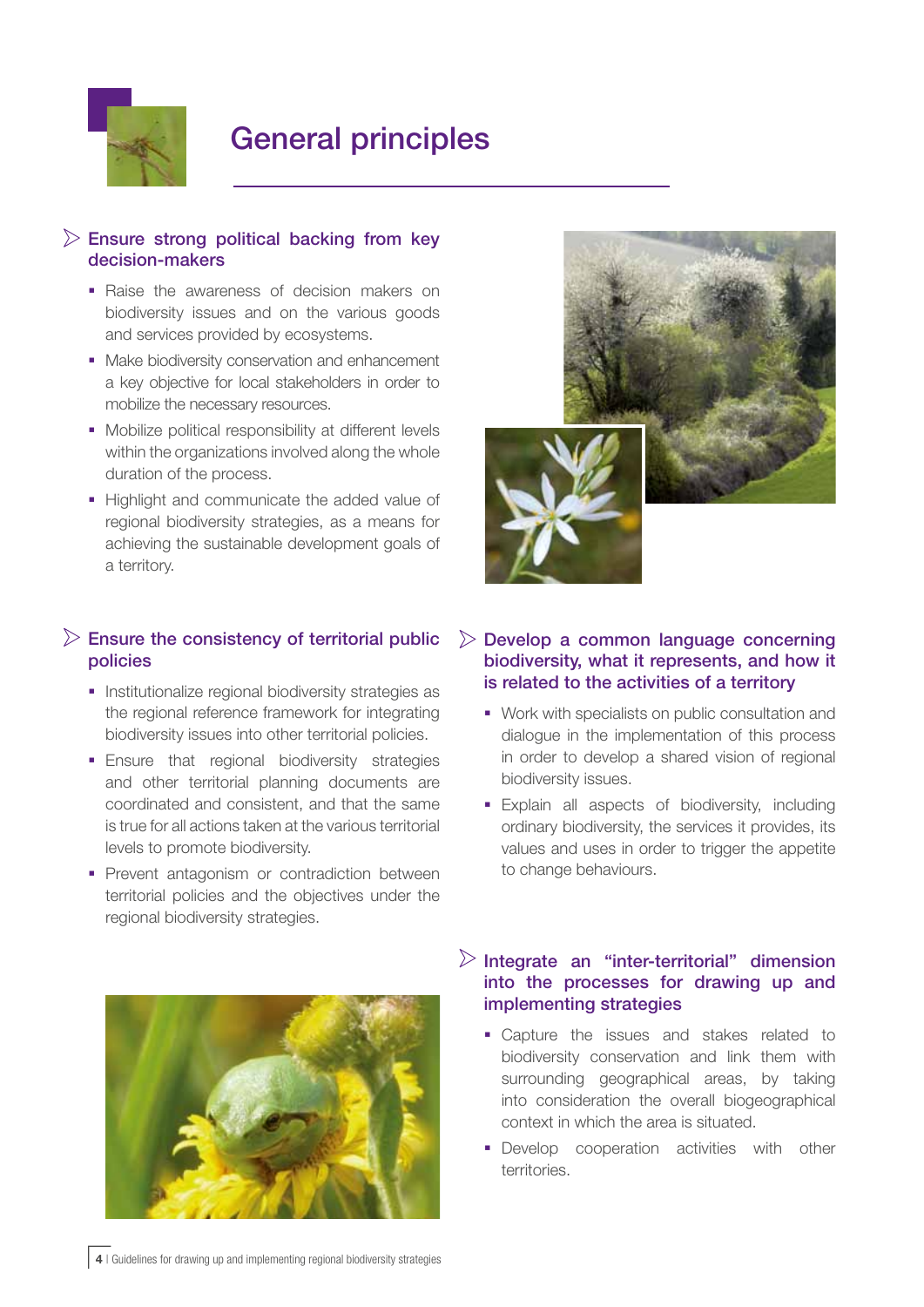

 $\triangleright$  Base regional biodiversity strategies on an ambitious target of conservation and valuation of biodiversity

### $\triangleright$  Take into account the biodiversity targets defined at national, european, and international levels:

- 20 targets under the French National Biodiversity Strategy 2011-2020;
- objectives of the "EU biodiversity strategy in the horizon of 2020";
- **objectives of the Strategic Plan for Biodiversity** 2011-2020, including the Aichi Biodiversity Targets, as adopted by the Parties to the Convention on Biological Diversity (CBD) in October 2010.

#### $\triangleright$  Articulate regional biodiversity strategies around 3 main components:

- 1 | a shared strategic assessment of regional biodiversity;
- 2 a common framework for action consisting of territorial strategic orientations for biodiversity conservation at regional level;
- **3** I the commitment of various stakeholders willing to implement the common framework for action within the scope of their respective competences and action plans.

### $\triangleright$  Perform a shared strategic diagnosis of regional biodiversity before defining the common framework for strategic action

- The essential foundation for subsequently defining strategic orientations and operational activities is the identification of the biodiversity issues of a territory, by means of a joint and agreed process.
- **Carry out the strategic regional biodiversity** diagnosis using the best scientific knowledge available.
- $\triangleright$  Structure the strategies so that they can be made operational by any volunteer partner willing to get involved, on the basis of their respective competences, as well as the main biodiversity issues of the territory
	- **Structure the strategies so as to clearly** differentiate between the common orientations for action and the commitments of each of volunteer partner willing to take part (distinct documents).
	- Define a reasonable number of concrete actions for implementing the strategies, indicating target figures and resources to be mobilized in order to succeed.
	- In order to plan the operational implementation, prioritize and establish a hierarchy of actions proposed within each orientation, according to the biodiversity issues and the regional context.

#### $\triangleright$  In order to reinforce stakeholder action. integrate new actions into the strategies, capitalizing on already existing initiatives

- **Integrate actions that help improve the knowledge** and conservation of all biodiversity components (e.g., ordinary and remarkable - species, habitats, ecological corridors, ecosystem services).
- **Integrate actions that help improve how** biodiversity is taken into account in all sectorial policies and sectors of activity in the territory.
- **Integrate actions concerning emerging issues** related to biodiversity issues (e.g., adaptation to climate change or economic assessment of the services provided by biodiversity.
- **Integrate innovative actions, mechanisms or** tools for regional biodiversity conservation (e.g., new partnerships, "bio-conditionality" of financial assistance, tax incentives to promote biodiversity).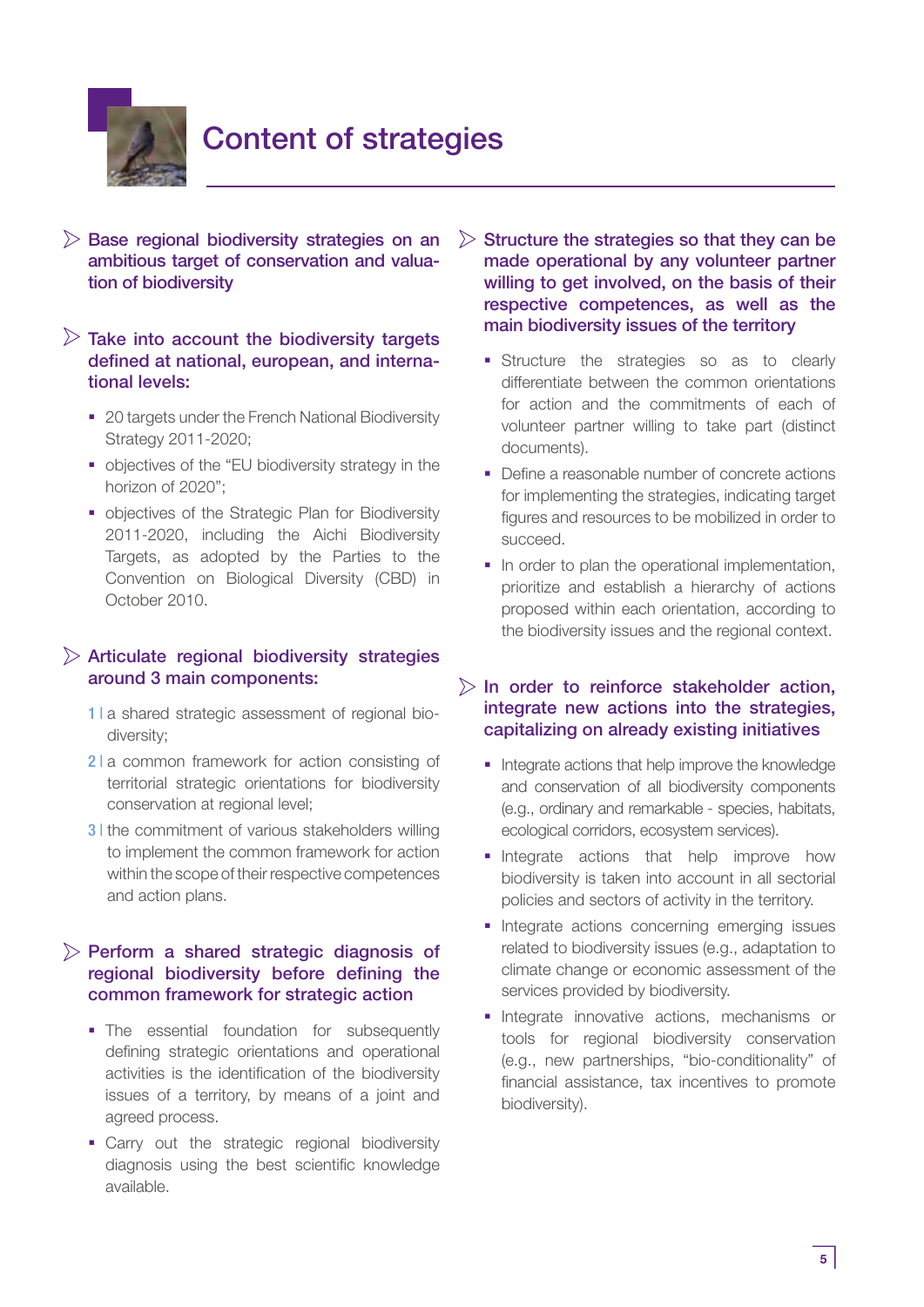

## Governance of strategies

- $\triangleright$  Identify the most appropriate co-ordination strategy, favouring a system of joint coordination between the Region and the State, which may also include other key regional stakeholders
	- **Specify from the beginning the ground rules** framing this joint co-ordination, as well as and the role of each of the organizations involved so as to better coordinate their actions.

#### $\triangleright$  Define a collegial (i.e. where members are peers who seat on equal terms), participative and, permanent system of governance for drawing up, implementing, and monitoring regional biodiversity strategies

- **Specify the ground rules from the start of the** process.
- Set up a joint governance body mandated by all stakeholders involved to help draw up the strategies, and to validate them, as much as to facilitate and monitor their implementation (this body could be based on pre-existing bodies, such as the green and blue ecological corridors - "*Trame Verte et Bleue*").
- Make sure that the process involves all territorial stakeholders who define or implement policies influencing biodiversity.
- Try to ensure that the body is composed of representatives who can be involved long-term in order to make the process more permanent.



#### $\triangleright$  Mobilize and involve all territorial stakeholders in the dialogue process

- Clearly explain the objectives of the process to the territorial stakeholders involved, together with the importance of their involvement.
- Make use of local environmental associations, and enhance the participation of civil society representatives.
- **Involve all the sectorial directorates representing** the State in the Region, as well as all relevant regional authorities.
- **Plan** for periodical "delocalization" of the governance body throughout the regional territory.

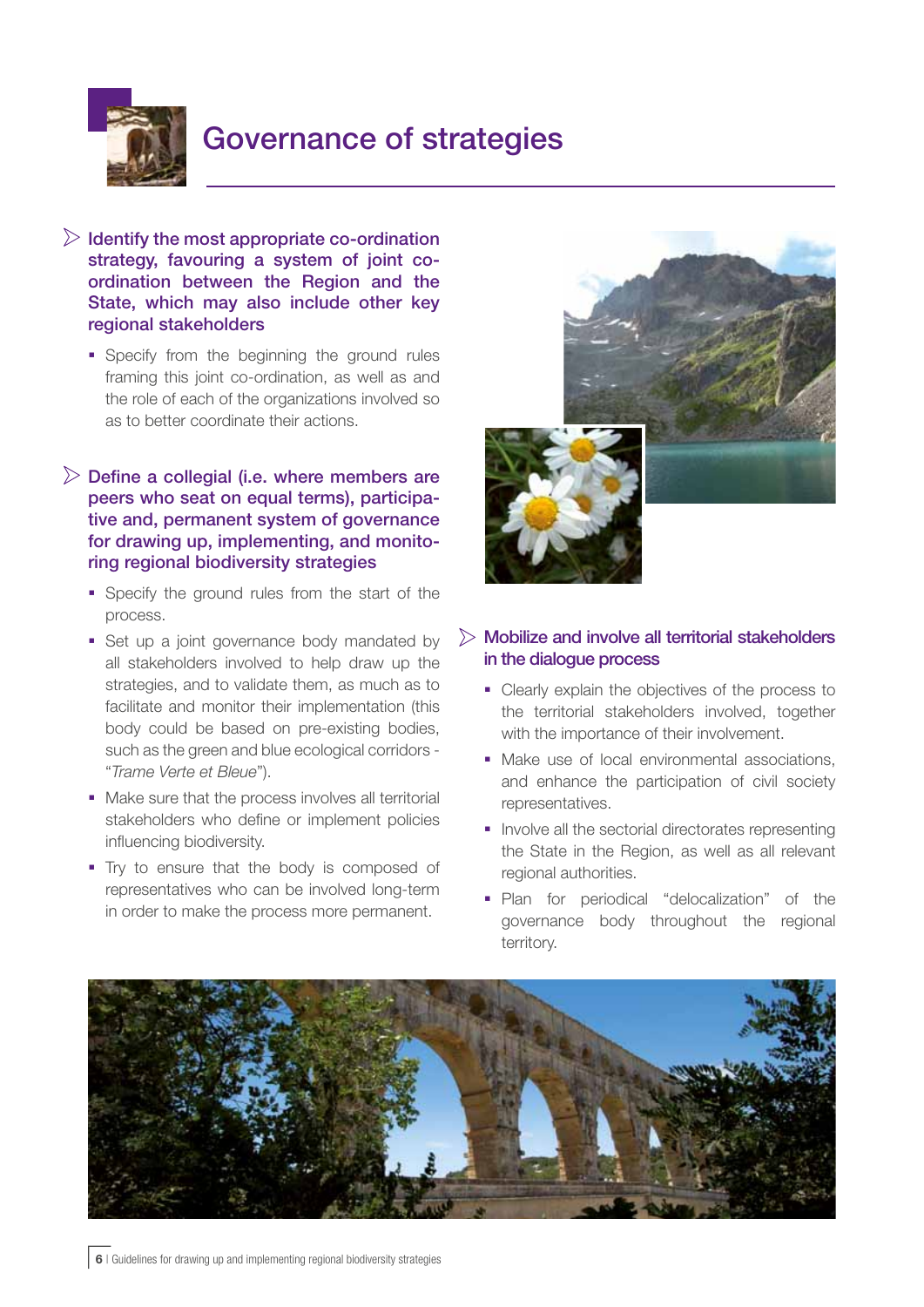

## Implementation of strategies



- $\triangleright$  Clearly define and formalize the commitments of volunteer stakeholders towards the implementation of strategies
- $\triangleright$  Favour implementation tools that help create and formalize new partnerships and solidarity dynamics between the various territorial local stakeholders
	- Reinforce the use of contractual arrangements as one of the main frameworks for implementing strategies.
- $\triangleright$  Integrate the Regional Schemes for Ecological Coherence within the regional biodiversity strategies as the priority tool for implementing the "ecological corridor" component

#### $\triangleright$  Communicate and capitalize on ongoing actions on the basis of identified good practices

- **•** Develop internal communication to inform the organizations involved in implementing the strategies.
- Keep territorial stakeholders regularly informed of the state of implementation of the strategies (progress, main achievements and results, lessons learnt and feedback).
- Communicate to the population of the territory the actions carried out in the framework of the strategies (achievements, results, partnerships established, etc.) in order to encourage "local ownership" of their implementation.

### $\triangleright$  Provide for and set up a system for monitoring and assessing the regional biodiversity strategies

- I Identify the collegial governance body mandated to monitor the implementation of the strategies.
- Define a reasonable number of relevant and measurable regional indicators, specifying data collection and monitoring methods, in order to be able to assess the level of achievement the objectives under the strategies.
- Use this process to continuously adapt and improve the strategies (progress-oriented approach).
- **Plan the main assessment milestones of the** strategies.